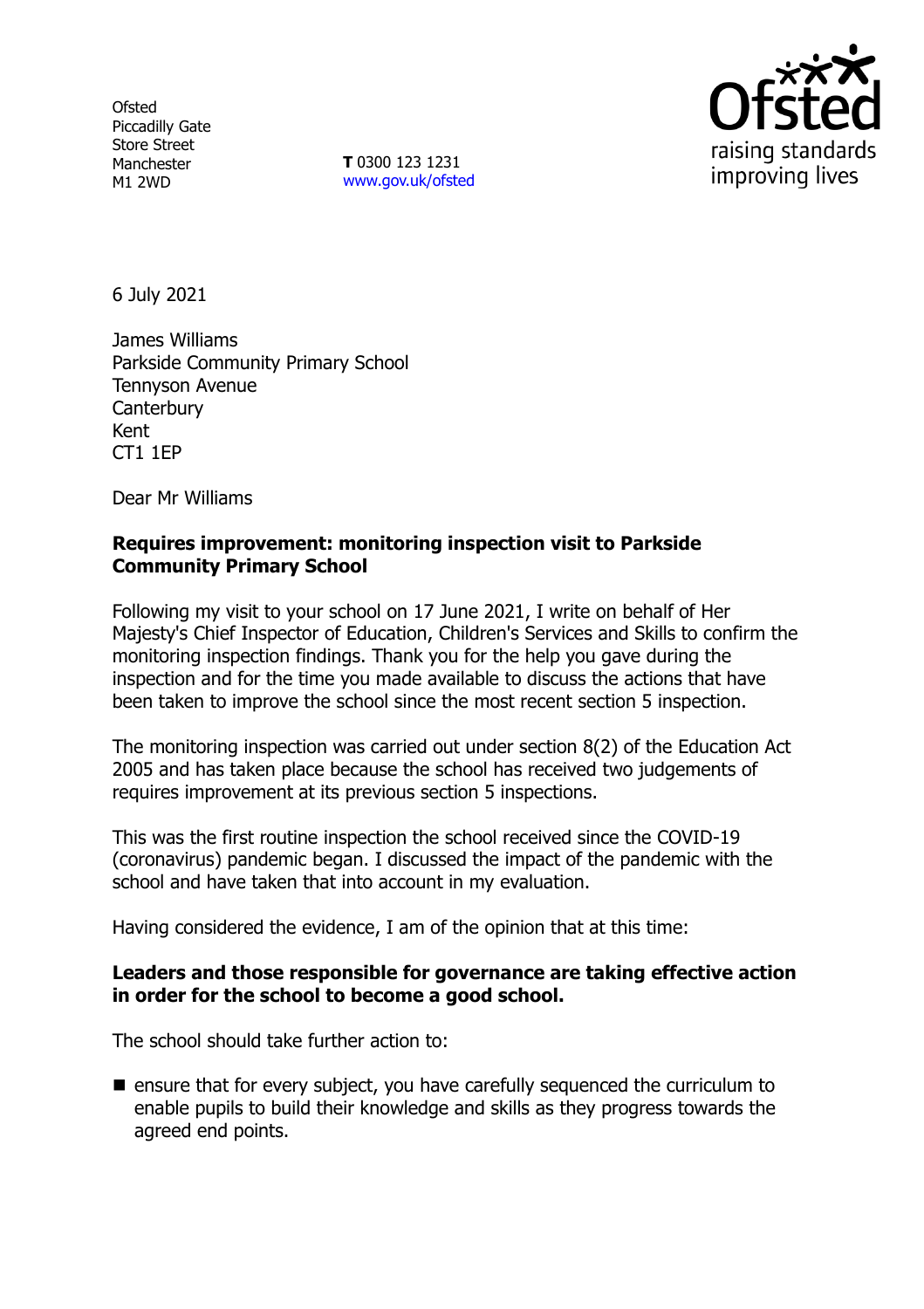# **PROTECT-INSPECTION**



#### **Context**

Since the last section 5, the Parkside Community Primary School has federated with Garlinge Primary School and Nursery. There is now a single governing body in place across the two schools. The executive headteacher has remained in post. The head of school was appointed in September 2019. This is a small school, with some mixed-age classes. However, as community confidence in the school increases, the school roll continues to expand. This year, leaders separated the Reception and Year 1 classes and appointed a new teacher. From September 2021, Year 2 will become a separate class, and a new teacher has been appointed.

#### **Main findings**

Since your last section 5 inspection in June 2019, you have worked with focus to transform the school. You have high expectations for, and of, each pupil. Staff now have a clear understanding of these expectations, as do pupils. You have successfully implemented clear approaches that help all staff to manage behaviour well. You are very clear about the values that you expect pupils to abide by. Staff model these values consistently. This work has led to a dramatic change in pupils' behaviour and attitudes within the school. The pupils that I met with recognise and value these improvements. They told me that behaviour doesn't disrupt their learning anymore.

You are developing a curriculum that reflects your local context and gives your pupils the knowledge and the ambition that they will need in order to succeed in life. In some subjects, your curriculum plans set out the knowledge and skills that pupils need to learn in a clear sequence and teachers understand what pupils have learned previously and what they will be learning next. Other subject areas remain at an earlier stage of development. You have had to adapt your curriculum planning due to COVID-19 (coronavirus) and because you are re-organising your classes as the number of pupils on roll increases.

You are determined that every pupil at your school learns to read fluently. You are providing extra support to every pupil who needs to catch up. Since your additional monitoring inspection in March 2021, you have ensured that all support staff receive additional training to develop their expertise in teaching early reading. You have secured additional phonics training for all teachers, and this is due to take place next week. You have invested in new books for early readers, so that their reading books help them to practise the sounds they have learned. You are working with pupils and their families to raise the profile of reading, and to ensure that all pupils develop a love of reading.

You have implemented a personal, social and health education (PSHE) programme that provides your pupils with the knowledge they need to keep themselves healthy,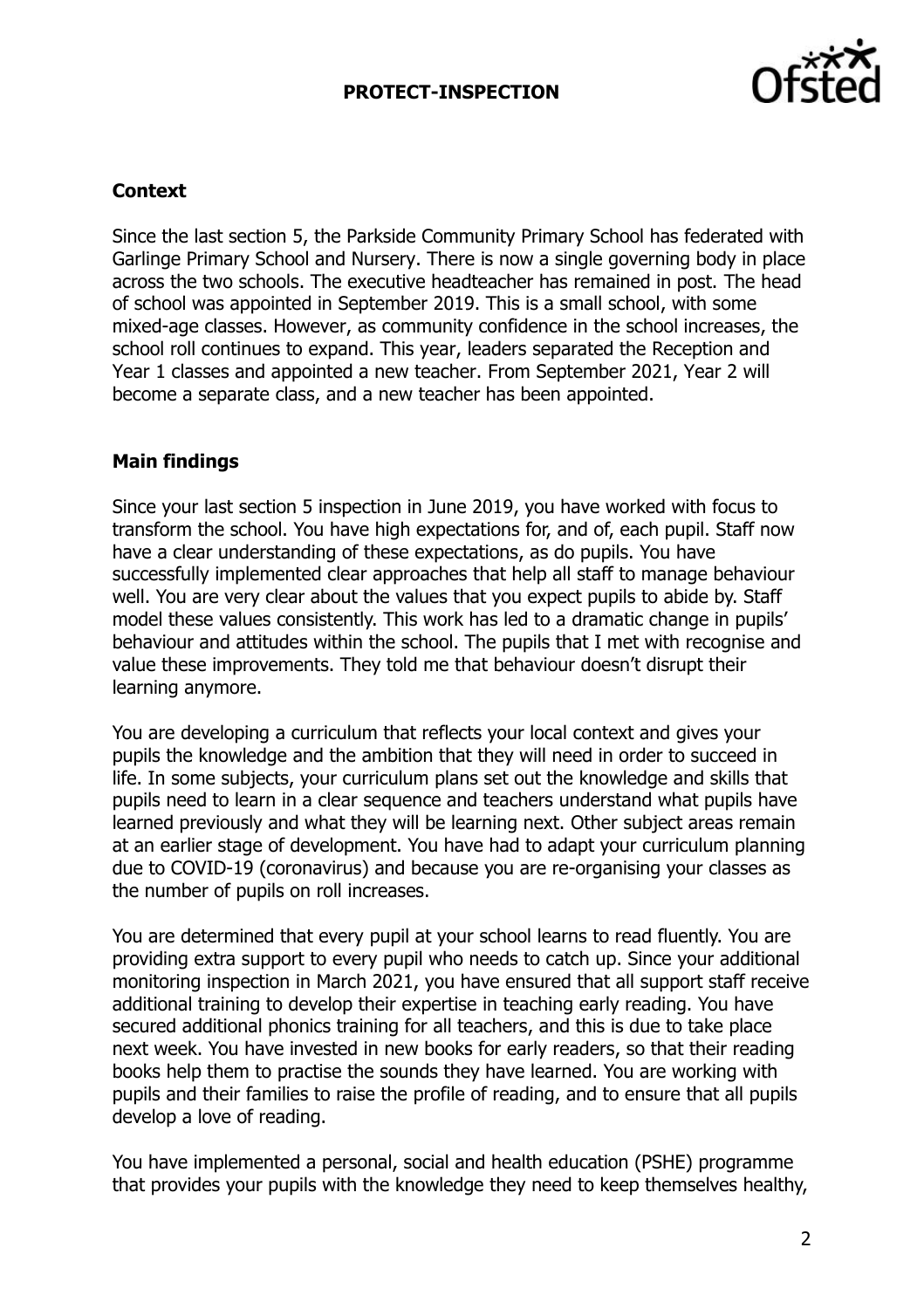# **PROTECT-INSPECTION**



safe and prepared for life and work. The pupils I spoke with told me that PSHE had helped them to learn about what healthy relationships are, how to keep their bodies healthy and what they need to be aware of as they grow up.

Since the last section 5 inspection, you have taken action to ensure that all pupils, particularly disadvantaged pupils, attend school well. This work has been particularly challenging during the pandemic. Nevertheless, your actions have led to significant improvements in the attendance of a number of pupils. You have recently bought a school minibus. From September, you will be using the minibus as part of your attendance work to bring pupils to school.

Governors, as well as leaders within the school, demonstrate comprehensive understanding of the school's progress and continuing priorities for further development. Governors are actively involved in the life of the school, offering support and challenge to you and your leaders. Through the survey, staff reported that leaders help them to carry out their roles efficiently and effectively. Staff explained that this support is contributing positively to improvements in the quality of education, as well as to the positive atmosphere in school.

## **Additional support**

School improvement work has been supported by the federation of Parkside Community Primary School with Garlinge Primary School and Nursery. The two schools share expertise and have benefitted from working together on curriculum development. You appreciate the support that the school receives from a national leader of education. This support has helped you to raise expectations across the school. The local authority has worked with you to improve the school building and site, including supporting you to develop an area of woodland, which will become a forest school for your pupils. You have also been supported by the local authority to further develop your phonics provision and the curriculum more widely.

## **Evidence**

During the inspection, meetings were held with the executive headteacher and the head of school, pupils, staff, representatives of those responsible for governance, representatives of the local authority to discuss the actions taken since the last inspection.

I also visited lessons, spoke to pupils and reviewed pupils' books. I heard pupils reading to a familiar adult and reviewed their reading records. I reviewed a range of documents, including curriculum planning, school development plans and attendance records. I reviewed the single central register of checks on adults and discussed your recruitment processes with you and the office administrator.